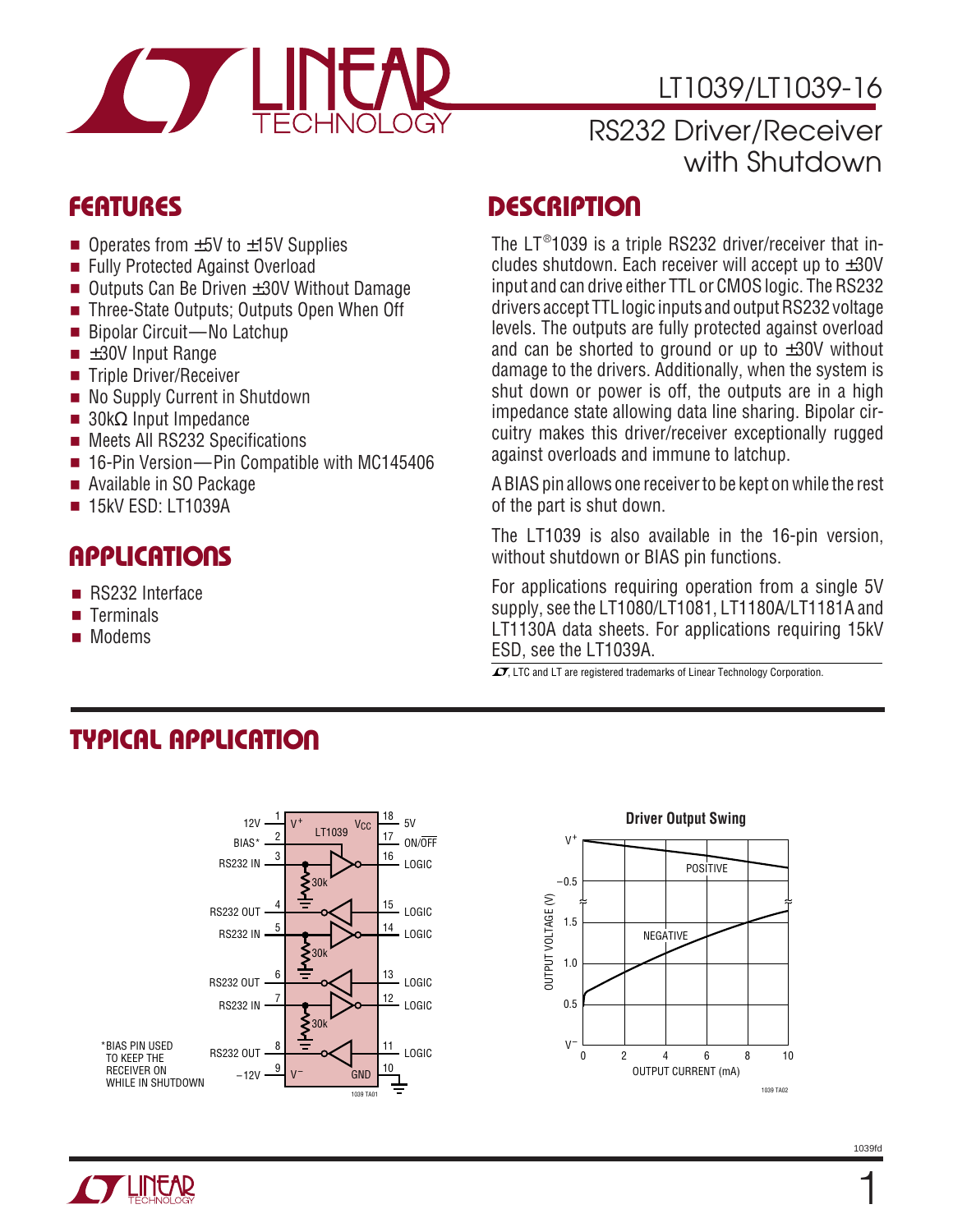# **ABSOLUTE MAXIMUM RATINGS** (Note 1)

| <b>Supply Voltage</b> |  |
|-----------------------|--|
|                       |  |
|                       |  |
|                       |  |
|                       |  |
|                       |  |
|                       |  |

| <b>Operating Temperature Range</b>         |  |
|--------------------------------------------|--|
|                                            |  |
|                                            |  |
|                                            |  |
| Storage Temperature Range  −65°C to 150°C  |  |
| Lead Temperature (Soldering, 10 sec) 300°C |  |

# **PACKAGE/ORDER INFORMATION**



# **ELECTRICAL CHARACTERISTICS**

The  $\bullet$  denotes specifications which apply over the full operating temperature range, otherwise specifications are at  $T_A = 25^\circ \text{C}$ .

| <b>PARAMETER</b>                                                                        | <b>CONDITIONS</b>                                                          |  |                            | <b>TYP</b>                 | <b>MAX</b> | <b>UNITS</b> |
|-----------------------------------------------------------------------------------------|----------------------------------------------------------------------------|--|----------------------------|----------------------------|------------|--------------|
| Driver V <sup>+</sup> = 12V, V <sup>-</sup> = -12V, V <sub>ON/OFF</sub> = 2.5V (Note 2) |                                                                            |  |                            |                            |            |              |
| <b>Output Voltage Swing</b>                                                             | $Load = 3k$ to Ground<br>Positive<br>Negative                              |  | $V^+ - 0.4$<br>$V^- + 1.5$ | $V^+ - 0.1$<br>$V^- + 1.0$ |            | V<br>V       |
| Logic Input Voltage Levels                                                              | Input Low Level ( $V_{OUT}$ = High)<br>Input High Level ( $V_{OUT}$ = Low) |  | 2.0                        | 1.4<br>1.4                 | 0.8        | V<br>V       |
| Logic Input Current                                                                     | $V_{IN} \geq 2.0V$<br>$V_{IN} \leq 0.8V$                                   |  |                            | 5                          | 20<br>20   | μA<br>μA     |
| <b>Output Short-Circuit Current</b>                                                     | Sourcing Current, $V_{OUT} = 0V$<br>Sinking Current, $V_{OIII} = 0V$       |  | 5<br>$-5$                  | 15<br>$-15$                |            | mA<br>mA     |
| Output Leakage Current                                                                  | Shutdown (Notes 3, 4), $V_{OUT} = \pm 18V$ , $V_{IN} = 0V$                 |  |                            | 10 $(25^{\circ}C)$         | 200        | μA           |
| Supply Leakage Current                                                                  | Shutdown (Note 3)                                                          |  |                            | 1 $(25^{\circ}C)$          | 100        | μA           |
| <b>Slew Rate</b>                                                                        | $R_1 = 3k$ , $C_1 = 51pF$                                                  |  | 4                          | 15                         | 30         | $V/\mu s$    |
| <b>Supply Current</b>                                                                   | $V_{OUT} = Low$                                                            |  |                            | 4                          | 8          | mA           |
|                                                                                         |                                                                            |  |                            |                            |            | 1039fd       |

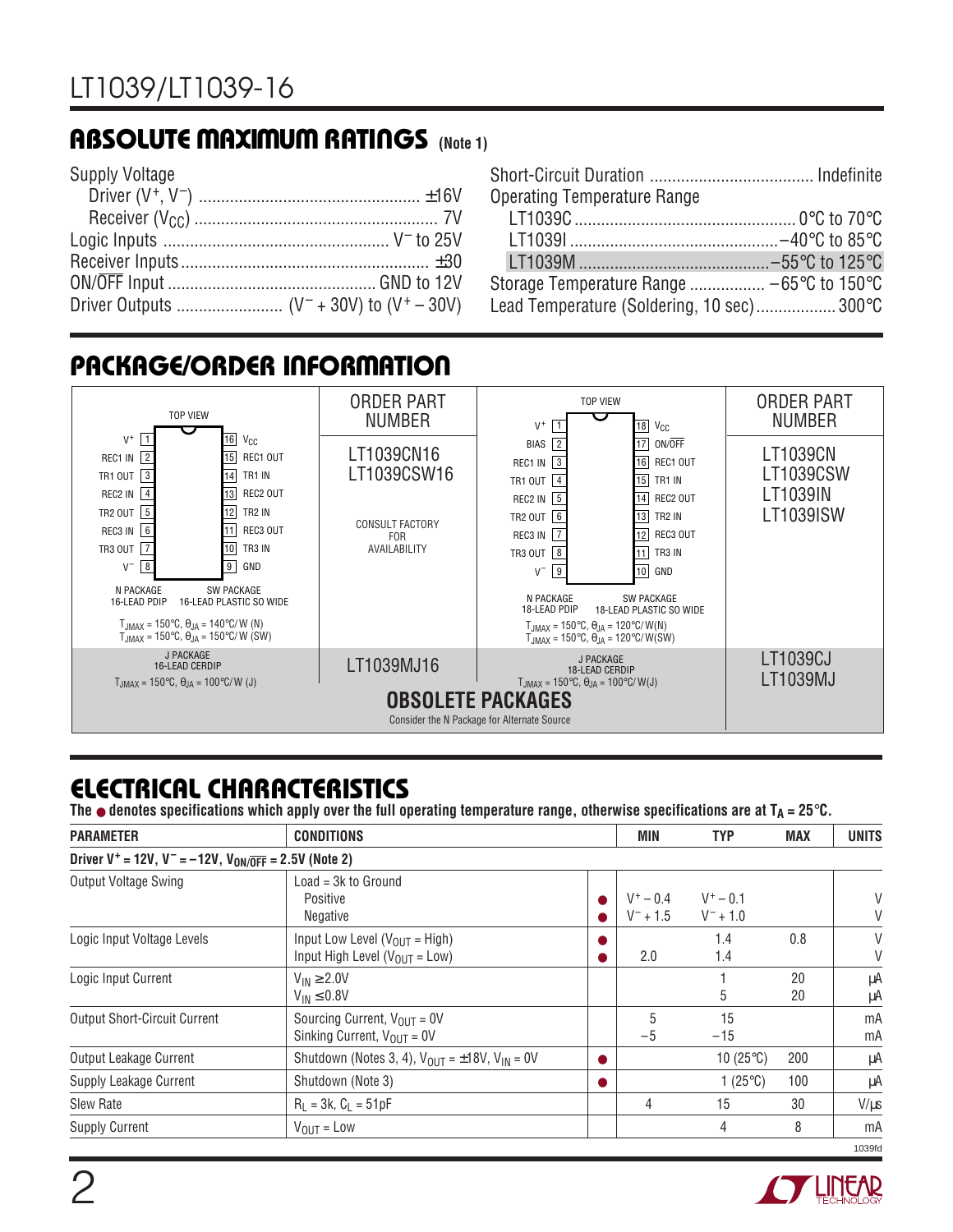### **ELECTRICAL CHARACTERISTICS**

The  $\bullet$  denotes specifications which apply over the full operating temperature range, otherwise specifications are at  $T_A = 25^\circ \text{C}$ .

| <b>PARAMETER</b>                                                | <b>CONDITIONS</b>                                                                     |  | <b>MIN</b>   | <b>TYP</b>        | <b>MAX</b> | <b>UNITS</b> |
|-----------------------------------------------------------------|---------------------------------------------------------------------------------------|--|--------------|-------------------|------------|--------------|
| Receiver $V_{CC}$ = 5V, $V_{ON/\overline{OFF}}$ = 2.5V (Note 2) |                                                                                       |  |              |                   |            |              |
| Input Voltage Thresholds                                        | Input Low Level ( $V_{OUT}$ = High)<br>Input High Level ( $V_{OUT}$ = Low)            |  | 0.5          | 1.3<br>1.7        | 2.8        | V<br>V       |
| Hysteresis                                                      |                                                                                       |  | 0.1          | 0.4               | 1.0        | V            |
| Input Resistance                                                |                                                                                       |  |              | 30                |            | $k\Omega$    |
| Output Voltage                                                  | Output Low, $I_{OIII} = -1.6$ mA<br>Output High, $I_{OUT} = 160 \mu A$                |  | 3.5          | 0.4<br>4.8        | 0.5        | V<br>$\vee$  |
| <b>Output Short-Circuit Current</b>                             | Sourcing Current, $V_{OIII}$ = 0V (Note 5)<br>Sinking Current, $V_{OUT} = V_{CC}$     |  | 0.5<br>$-10$ |                   |            | mA<br>mA     |
| Output Leakage Current                                          | Shutdown (Note 2), $0V \leq V_{\text{OUT}} \leq V_{\text{CC}}$ , $V_{\text{IN}} = 0V$ |  |              |                   | 10         | μA           |
| <b>Supply Current</b>                                           |                                                                                       |  |              | 4                 |            | mA           |
| Supply Leakage Current                                          | Shutdown (Note 3)                                                                     |  |              | 1 $(25^{\circ}C)$ | 100        | μA           |
| <b>ON/OFF Pin Current</b>                                       | $0V \leq V_{ON/OFF} \leq 5V$                                                          |  | $-15$        |                   | 80         | μA           |

**Note 1:** Absolute Maximum Ratings are those values beyond which the life of a device by be impaired.

**Note 4:** For  $T_A \ge 100^\circ \text{C}$ , leakage current is 350 $\mu$ A max. **Note 5:** For  $T_A \le -25^\circ \text{C}$ , output source current is 0.4mA.

**Note 2:**  $V_{ON/\overline{OFF}} = 5V$  for LT1039M grade devices.

**Note 3:**  $V_{\text{ON}/\overline{\text{OFF}}}$  = 0.4V for  $-55^{\circ}\text{C} \leq T_A \leq 100^{\circ}\text{C}$  and  $V_{\text{ON}/\overline{\text{OFF}}}$  = 0.2V for 100 $\degree$ C ≤ T<sub>A</sub> ≤ 125 $\degree$ C. Does not apply to LT1039-16 part.

# **TYPICAL PERFORMANCE CHARACTERISTICS W U**





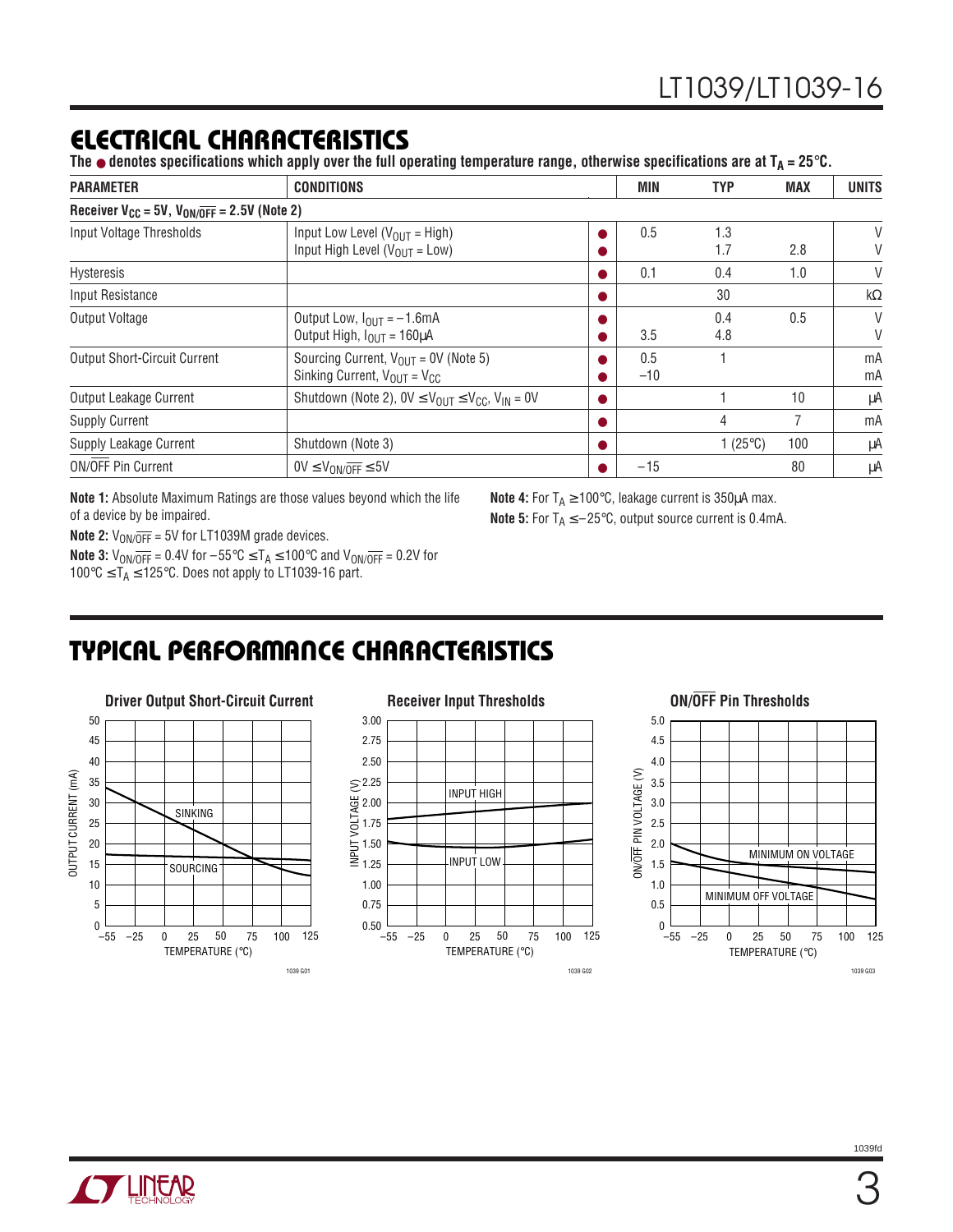# **TYPICAL PERFORMANCE CHARACTERISTICS W U**





1039fd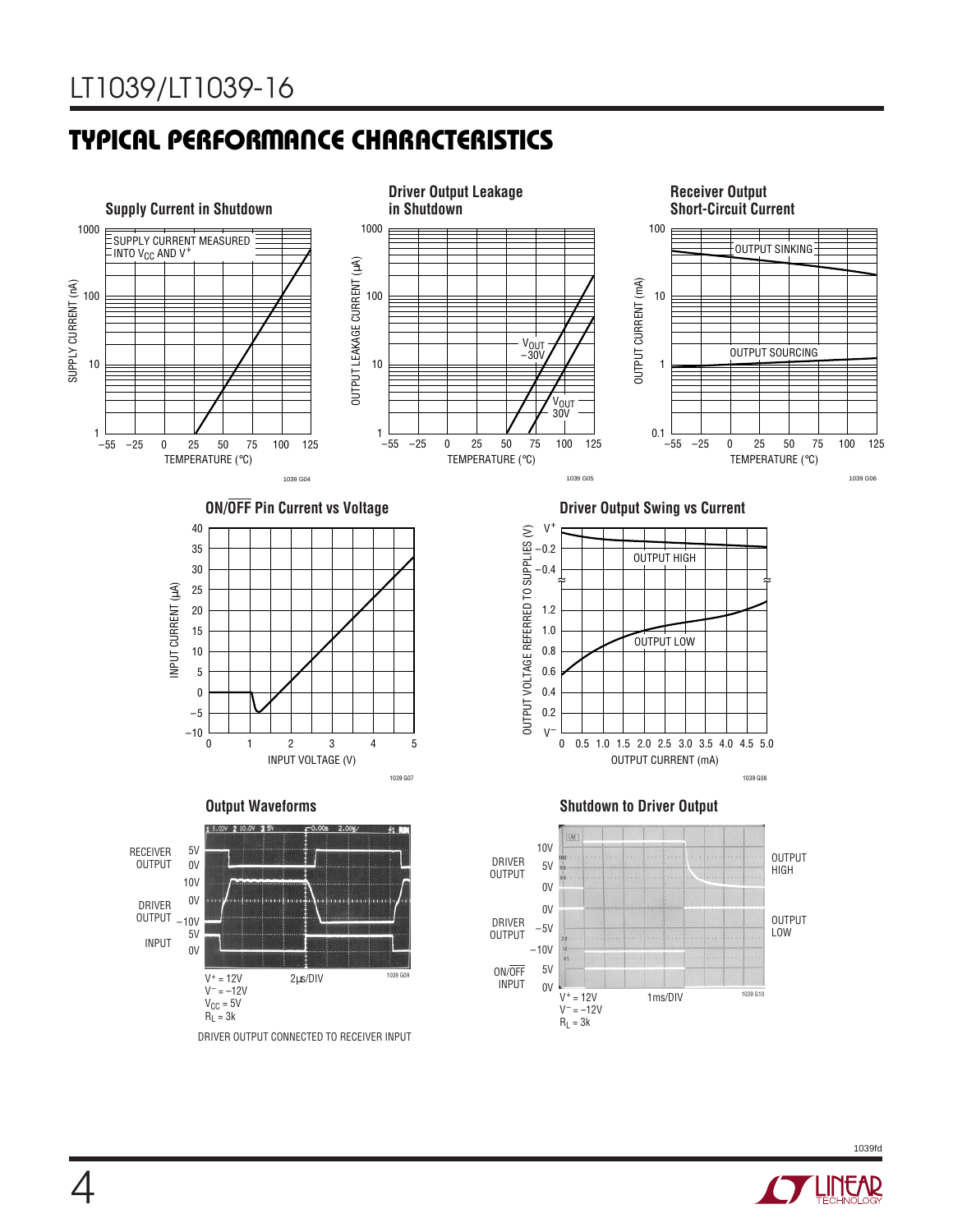## **TYPICAL PERFORMANCE CHARACTERISTICS W U**



### **PIN FUNCTIONS** (Pin numbers listed are for 18-pin device)

**V+, V– (Pins 1, 9):** Driver Supply Pins. Supply current drops to zero in shutdown mode. Driver outputs are in a high impedance state when  $V^+$  and  $V^-$  = 0V.

**BIAS (Pin 2):** Keeps receiver 1 on while the LT1039 is in the shutdown mode. Leave BIAS pin open when not in use. See Applications Information for proper use.

**REC IN (Pins 3, 5, 7):** Receiver Input Pins. Accepts RS232 voltage levels  $(\pm 30V)$  and has 0.4V of hysteresis to provide noise immunity. Input impedance is nominally 30kΩ.

**TR OUT (Pins 4, 6, 8):** Driver Outputs with RS232 Voltage Levels. Outputs are in a high impedance state when in the shutdown mode or when power is off (V<sup>+</sup> and V<sup>-</sup> = 0V) to allow data line sharing. Outputs are fully short-circuit protected from  $V^-$  + 30V to  $V^+$  – 30V with power on, off or in the shutdown mode. Typical output breakdowns are greater than ±45V and higher applied voltages will not damage the device if moderately current limited.

**GND (Pin 10):** Ground Pin.

**TR IN (Pins 11, 13, 15):** RS232 Driver Input Pins. Inputs are TTL/CMOS compatible. Inputs should not be allowed to float. Tie unused inputs to  $V_{CC}$ .

**REC OUT (Pins 12, 14, 16):** Receiver Outputs with TTL/ CMOS Voltage Levels. Outputs are in a high impedance state when in the shutdown mode to allow data line sharing. Outputs are fully short-circuit protected to ground or  $V_{CC}$  with power on, off or in the shutdown mode.

**ON/OFF (Pin 17):** Controls the operation mode of the LT1039 and is TTL/CMOS compatible. A logic low puts the device in the shutdown mode which reduces input supply current to zero and places both driver and receiver outputs in a high impedance state.

**V<sub>CC</sub>** (Pin 18): 5V Power for Receivers.

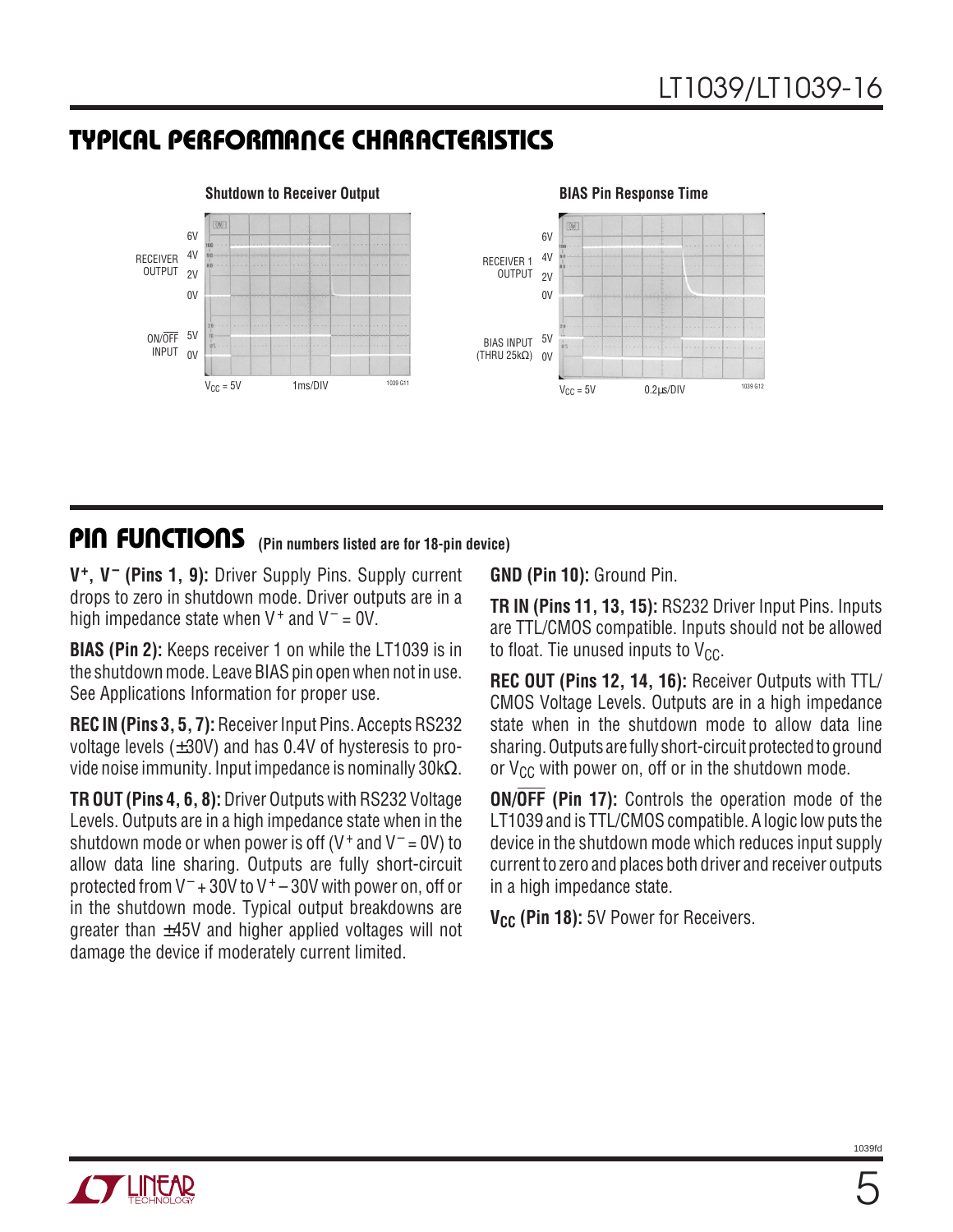# LT1039/LT1039-16

# **APPLICATIONS INFORMATION U W U U**

The driver output stage of the LT1039 offers significantly improved protection over older bipolar and CMOS designs. In addition to current limiting, the driver output can be externally forced to  $\pm 30V$  with no damage or excessive current flow, and will not disrupt the supplies.





Some drivers have diodes connected between the outputs and the supplies, so externally applied voltages can cause excessive supply voltage to develop

**Older RS232 Drivers and Other CMOS Drivers**



Placing the LT1039 in the shutdown mode (Pin 17 low) puts both the driver and receiver outputs in a high impedance state. This allows data line sharing and transceiver applications.





**Sharing a Receiver Line**



The shutdown mode also drops all supply currents ( $V_{CC}$ , V+, V–) to zero for power conscious systems.



1039fd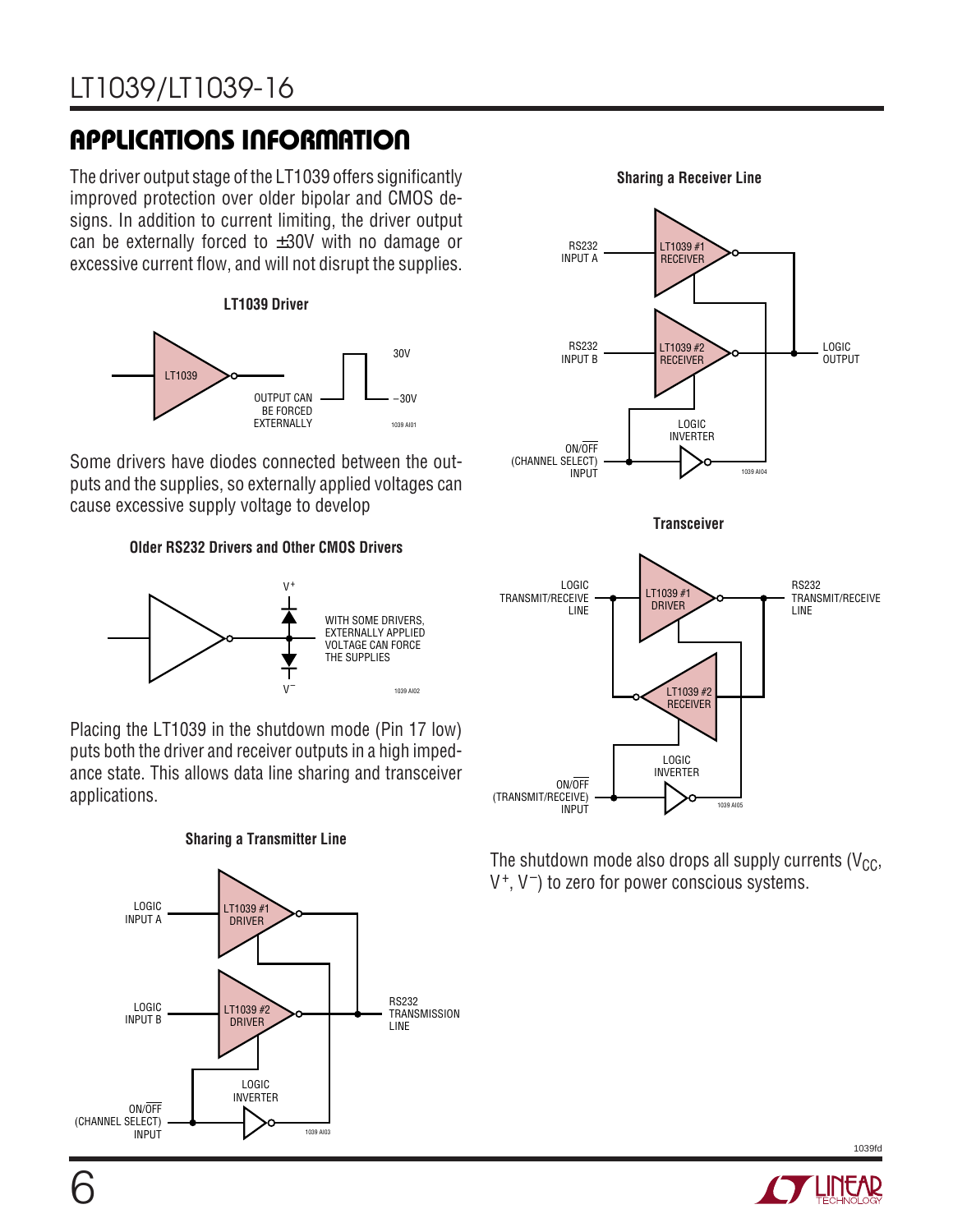# **APPLICATIONS INFORMATION U W U U**

When driving CMOS logic from a receiver that will be used in the shutdown mode and there is no other active receiver on the line, a 51k resistor can be placed from the logic input to  $V_{CC}$  to force a definite logic level when the receiver output is in a high impedance state.

#### **Driving CMOS Logic from a Receiver**



To protect against receiver input overloads in excess of  $\pm 30$ V, a voltage clamp can be placed on the data line and still maintain RS232 compatibility.

#### **Input Overvoltage Protection**



The receiver input impedance of the LT1039 is nominally 30kΩ. For applications requiring a 5kΩ input impedance, a 5.6k resistor can be connected from the receiver input to ground.

#### **5k**Ω **Impedance Matching**



Driver inputs should not be allowed to float. Any unused inputs should be tied to  $V_{CC}$ .

The BIAS pin is used to "keep alive" one receiver while in the shutdown mode (all other circuitry being inactive). This allows a system to be in shutdown and still have one active receiver for transferring data.

#### **Keeping Alive One Receiver While in Shutdown**



It can also be used to make an RS232 compatible shutdown control line. Driving the BIAS pin low through a resistance of 24k to 30k keeps the receiver active. Do not drive the BIAS pin directly from a logic output without the series resistor. An unused BIAS pin should be left open.

#### **RS232 Compatible Shutdown Control Line**



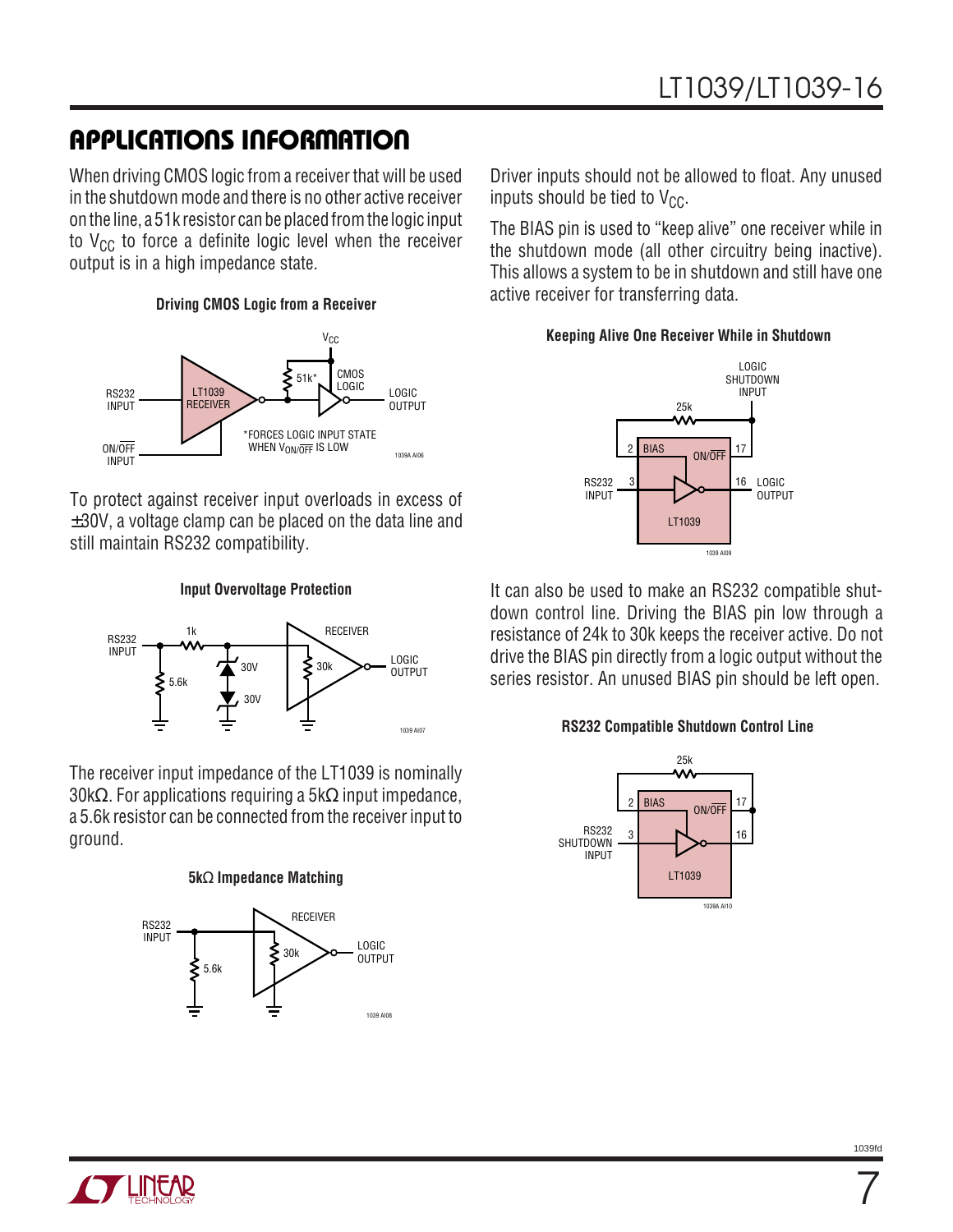

**LINEAR**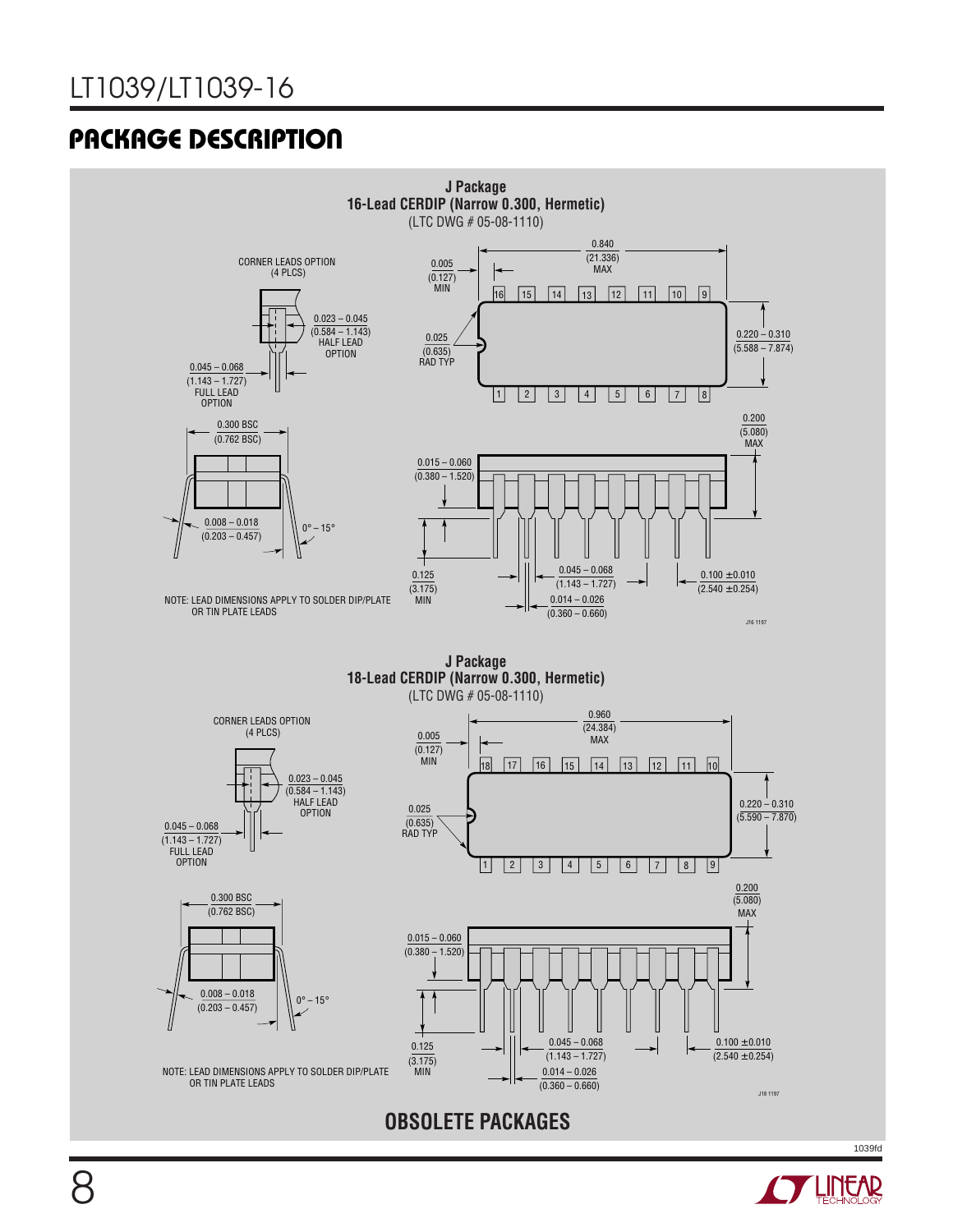

MOLD FLASH OR PROTRUSIONS SHALL NOT EXCEED 0.010 INCH (0.254mm)

**N Package 18-Lead PDIP (Narrow 0.300)** (LTC DWG # 05-08-1510)



\*THESE DIMENSIONS DO NOT INCLUDE MOLD FLASH OR PROTRUSIONS. MOLD FLASH OR PROTRUSIONS SHALL NOT EXCEED 0.010 INCH (0.254mm)

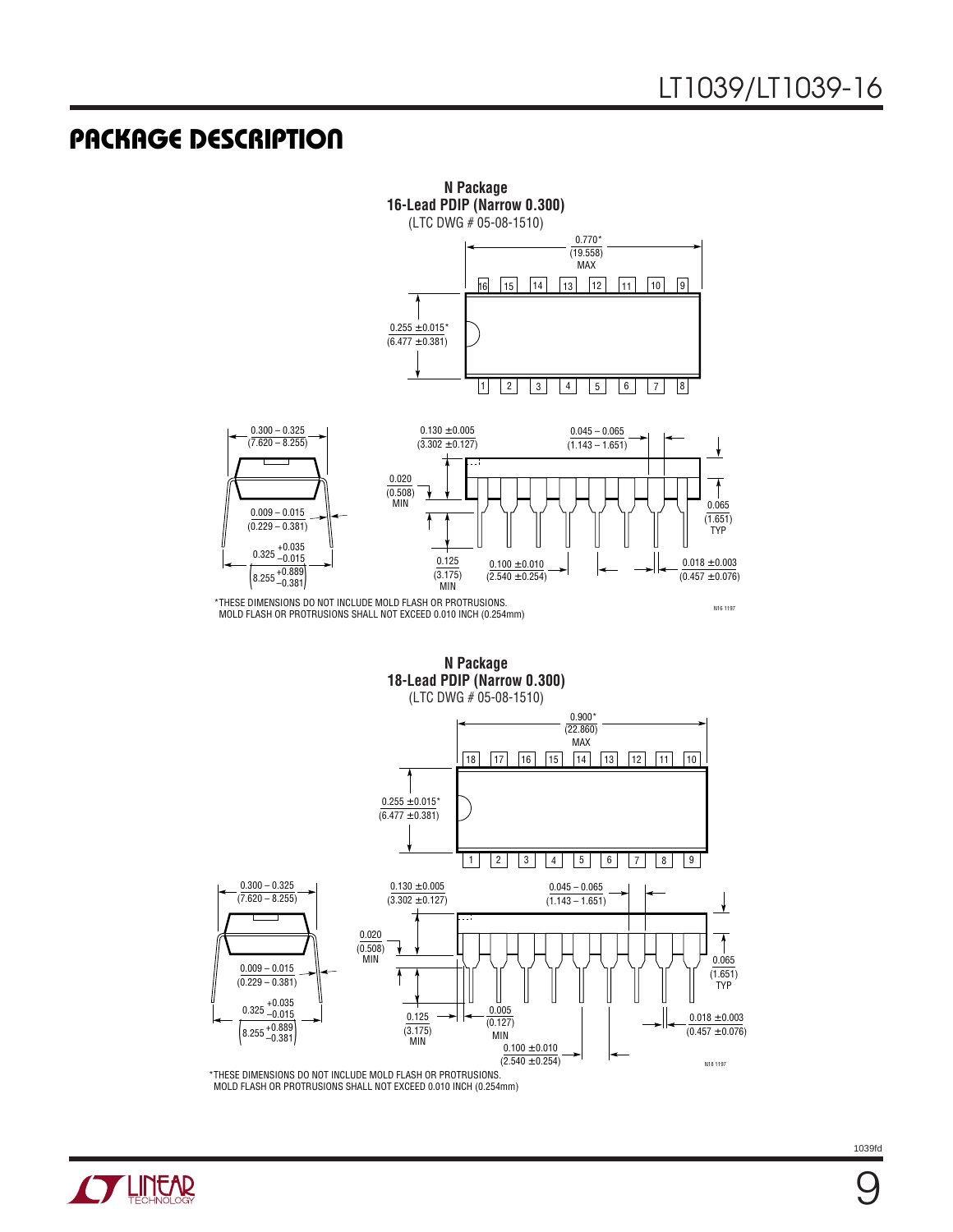

**SW Package 16-Lead Plastic Small Outline (Wide 0.300)** (LTC DWG # 05-08-1620)

NOTE:<br>1. PIN 1 IDENT, NOTCH ON TOP AND CAVITIES ON THE BOTTOM OF PACKAGES ARE THE MANUFACTURING OPTIONS.<br>THE PART MAY BE SUPPLIED WITH OR WITHOUT ANY OF THE OPTIONS

S16 (WIDE) 0396

\*DIMENSION DOES NOT INCLUDE MOLD FLASH. MOLD FLASH SHALL NOT EXCEED 0.006" (0.152mm) PER SIDE

\*\*DIMENSION DOES NOT INCLUDE INTERLEAD FLASH. INTERLEAD FLASH SHALL NOT EXCEED 0.010" (0.254mm) PER SIDE



1039fd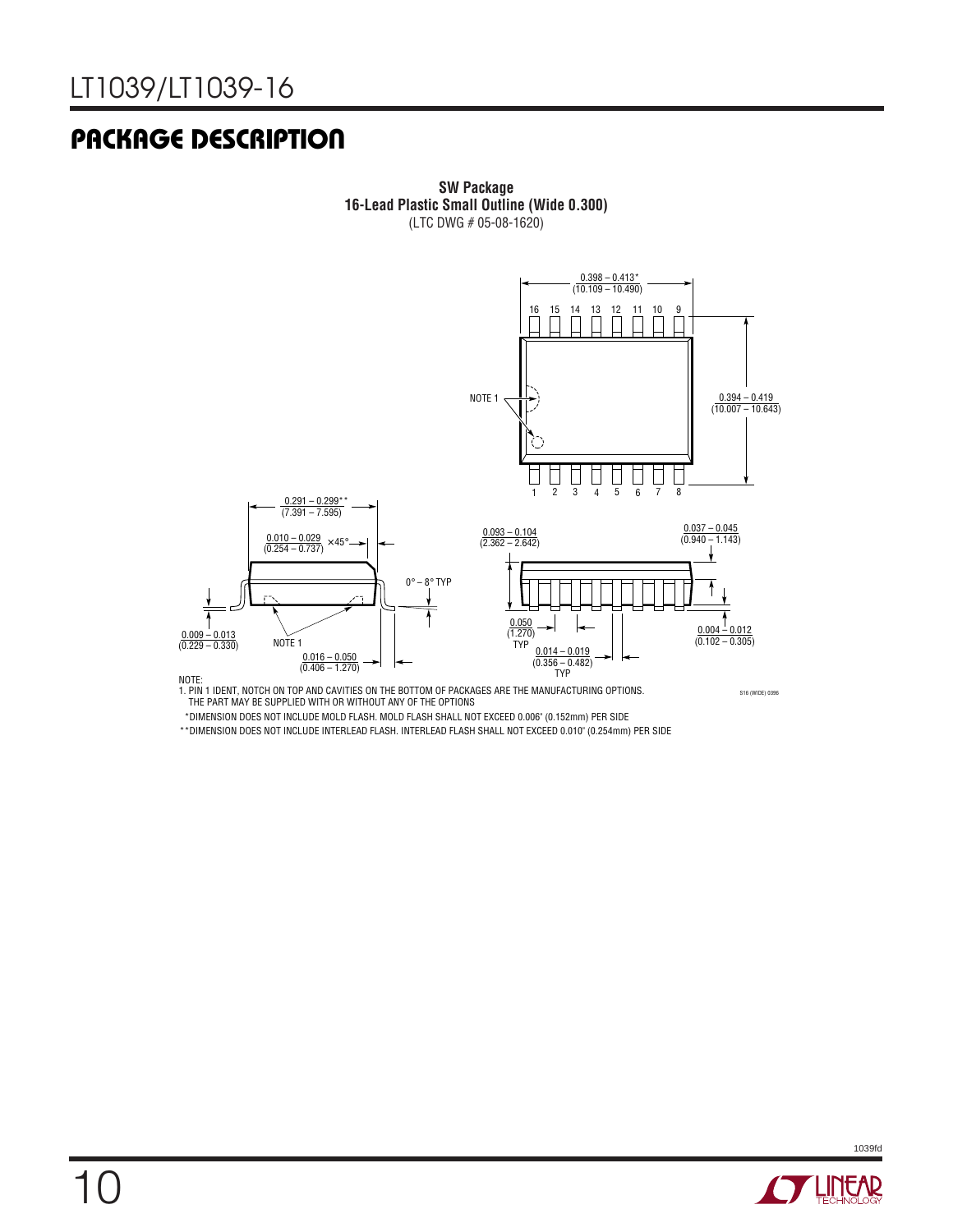

**SW Package 18-Lead Plastic Small Outline (Wide 0.300)** (LTC DWG # 05-08-1620)

NOTE:<br>1. PIN 1 IDENT, NOTCH ON TOP AND CAVITIES ON THE BOTTOM OF PACKAGES ARE THE MANUFACTURING OPTIONS. THE PART MAY BE SUPPLIED WITH OR WITHOUT ANY OF THE OPTIONS

S18 (WIDE) 0396

\*DIMENSION DOES NOT INCLUDE MOLD FLASH. MOLD FLASH SHALL NOT EXCEED 0.006" (0.152mm) PER SIDE

\*\*DIMENSION DOES NOT INCLUDE INTERLEAD FLASH. INTERLEAD FLASH SHALL NOT EXCEED 0.010" (0.254mm) PER SIDE